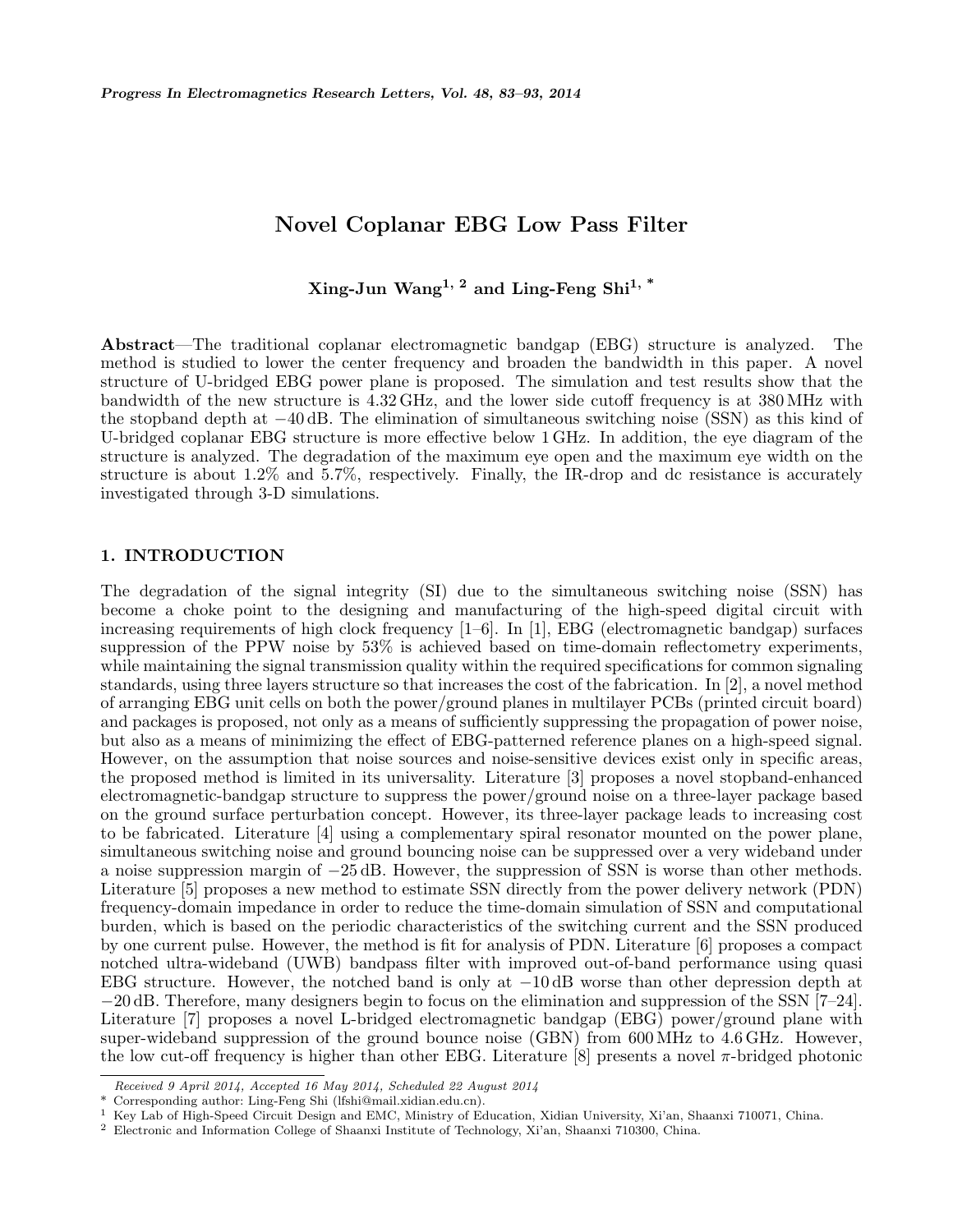bandgap (PBG) power/ground plane with ultra-broadband suppression of the ground bounce noise (GBN) in the high-speed printed circuit boards. However, the SI is not studied in [8]. In [9], a novel design of power/ground plane with planar EBG structures for SSN is presented, which is based on using meander lines to increase the effective inductance of EBG patches. However, the area of the test PCB is more than other EBG. Literature [10] proposes an embedded band selective (EBS) power plane using the hybrid-cell periodic structure, which has ultra-wideband suppression of SSN at −60 dB. However, the low cut-off frequency of the EBG is only 1 GHz. Literature [11] proposes two leafy EBG structures for UWB SSN suppression in power/ground plane pairs. However, the SI is not studied in [11]. Literature [12] presents a novel array design etching EBG structures on both the power plane and ground plane in the region of noise source and noise-sensitive devices to mitigate SSN based on the concept of localization, which obtain UWB. However, the SI is not studied, and the area of PCB is more than other EBG. Literature [13] proposes a novel UWB bandpass filter (BPF) with a notch band, in which the filter is realized by using a high-pass filter (HPF) and an array of multiband EBG cells etched on the ground of a  $50 \Omega$  microstrip line. However, the low cut-off frequency is 3.8 GHz more than other EBG. In [14], Sierpinski space-filling curves are introduced and employed to construct the unit-cell topologies of EBG structures with different bridges, which obtain UWB. However, the SI is not studied in [14]. Literature [15] proposes a novel uniplanar compact EBG structure for UWB suppression of GBN in multilayer PCB. However, the area of the test PCB is more than other EBG. Literature [16] investigates periodic ground via lattice to suppress the propagation of parallel-plate mode between two ground planes in a multiple layer package or printed circuit board, which uses a three-layer structure, thus increases the cost of the fabrication. Literature [17] presents a novel power/ground planes design for eliminating GBN in high-speed digital circuits by using low-period PBG structure, whose low cut-off frequency is 1 GHz more than other EBG. Literature [18] proposes a power plane with wideband SSN suppression using a novel multi-via EBG structure, whose low cut-off frequency is 2.8 GHz more than other EBG. Literature [19] presents a spiral-shaped power island structure that can effectively suppress SSN when the power plane drives high-speed integrated circuits in a small area, whose low cut-off frequency is about 500 MHz more than other EBG. Literature [20] covers the concept of embedding EBG structures in conventional power distribution networks in order to increase the immunity of the circuits that feed from such networks to noise and voltage fluctuations, whose low cut-off frequency is about 2 GHz more than other EBG. Literature [21] proposes a new wideband and compact bandstop filter using one dimensional (1-D) mushroom-like EBG structures, which cannot be fabricated as easily as defected ground structure (DGS) filters. Literature [22] builds a test vehicle consisting in a 12-layer printed circuit board in standard FR4 material, whose fabrication cost is more than other EBG. Literature [23] proposes a novel wideband EBG structure for EMI reduction in multilayer PCBs, whose stopband is only 1.5 GHz. Literature [24] discusses a new isolation concept using EBG structures, whose low cut-off frequency is about 700 MHz more than other EBG. The EBG structure introduced for the suppression of SSN in recent years is a kind of periodic planar structure. The SSN is distributed in a wide range of frequency from DC (Direct Current) to the highest harmonics of the switching current of interest [18], while the center frequency of the earlier EBG structure is not low enough, and the bandwidth is too narrow to cover the frequency range below 1 GHz where the SSN energy is dominant [7]. Therefore, the research of the EBG structure is focused on lower the center frequency and is broadened the bandwidth. The center frequency and bandwidth of the I-bridged coplanar EBG structure proposed in [1] is 2.4 GHz and 3 GHz, respectively, with the lower side cutoff frequency as 1 GHz, while the L-bridged coplanar EBG structure proposed in [7] provides 2.6 GHz center frequency, 4 GHz bandwidth and 600 MHz lower side cutoff frequency. Many researchers studied super-wideband [7–15] or the methods of broadening the bandwidth [16–21]. The new fruits on EBG are applied to the design of the antennas [25–27].

# 2. STRUCTURE DESIGN

# 2.1. U-Bridge EBG Structure

A novel coplanar EBG structure with a U-shaped bridge line connecting the neighboring units is designed in this paper. The unit of the proposed U-bridged coplanar EBG structure and its corresponding parameter notations are shown in Figure 1. The parameters in Figure 1 are following:  $a = 30$  mm,  $s = 13.6$  mm,  $n = 6$  mm,  $t = 0.2$  mm,  $r = 1.2$  mm,  $e = 15.1$  mm, and  $c = 0.8$  mm.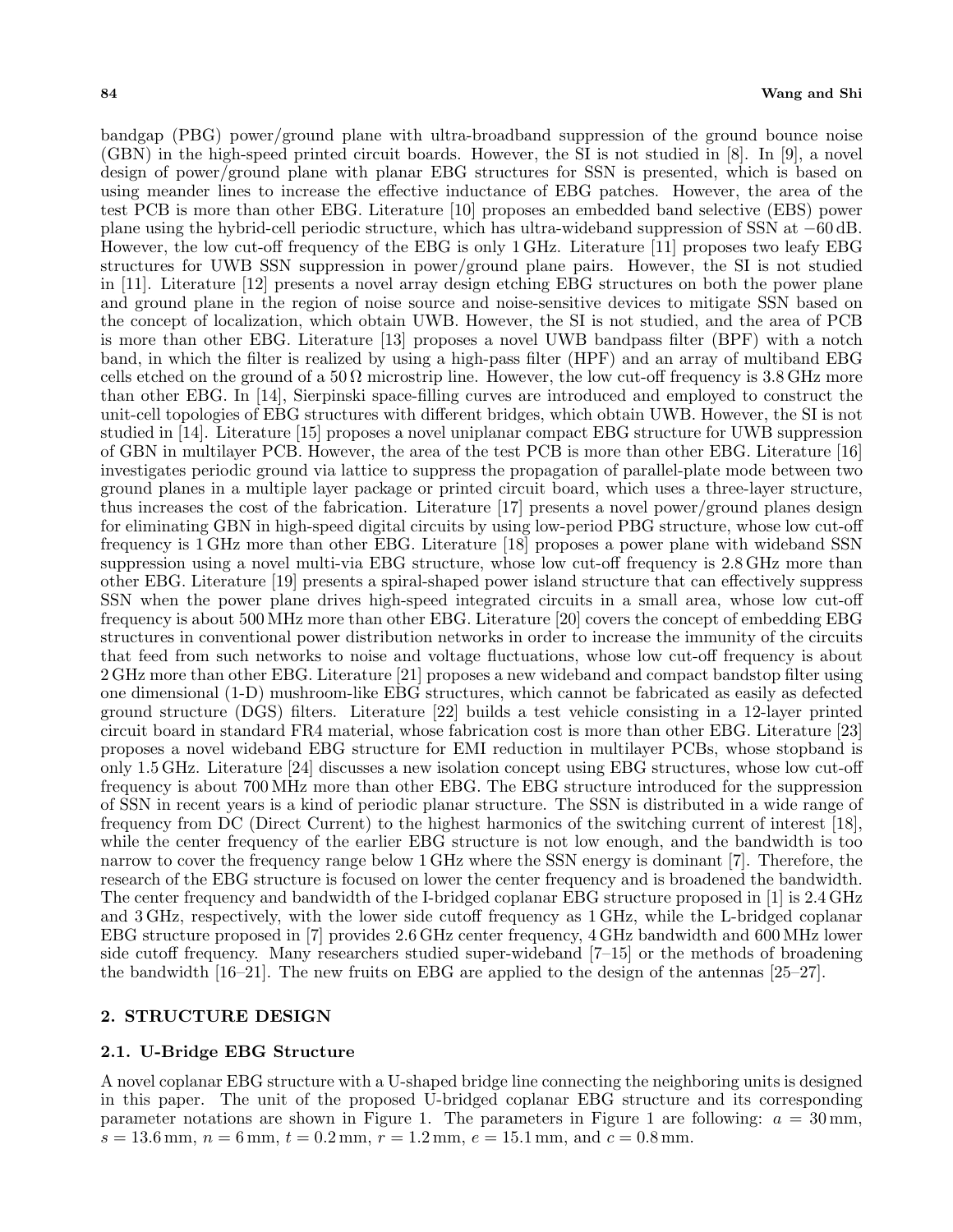#### Progress In Electromagnetics Research Letters, Vol. 48, 2014 85

To demonstrate the effectiveness of the U-shaped connecting line, the paper proposes a two-layer PCB where the nine-unit EBG structure designed on the power plane and the ground plane is continuous. The top view of nine units of U-bridged coplanar EBG structure is shown in Figure 2. Figure 3 is the test PCB with the same size of Figure 2 and dielectric constant of 4.4.

The dimension of the nine-unit EBG board with the EBG structure on the top plane and continuous ground on the bottom plane is  $90 \times 90 \times 0.4 \text{ mm}^3$  as shown in Figure 2. The board in Figure 3, which has the same size and substrate as in Figure 2 is made PCB to test insert loss. The 0.4 mm thickness of FR4 substrate with dielectric constant of 4.4 is embedded between the top and bottom layers. As shown in Figure 3, the original point  $(0, 0)$  is set on the left corner of the board, and three test ports from 1 to 3 are located at (15 mm, 15 mm), (75 mm, 75 mm) and (15 mm, 75 mm), respectively. The HFSS of Ansoft Corporation is used to simulate the S-parameters between two ports lying across several units of the EBG structure, which is sufficient to show the frequency bandgap of the structure [3, 9, 14]. The S-parameters for the same ports of I-bridged EBG structure are introduced in [1], and the L-bridge EBG structure introduced in [7]. Moreover, the reference structures are also simulated to compare the suppression performance of SSN, in which the power and ground plane are solid.



Figure 1. A unit of the U-bridged coplanar EBG structure..



Figure 2. Top view of the nine units of the Ubridged EBG board.



Figure 3. The fabricated test PCB on the nine units of the U-bridged EBG board.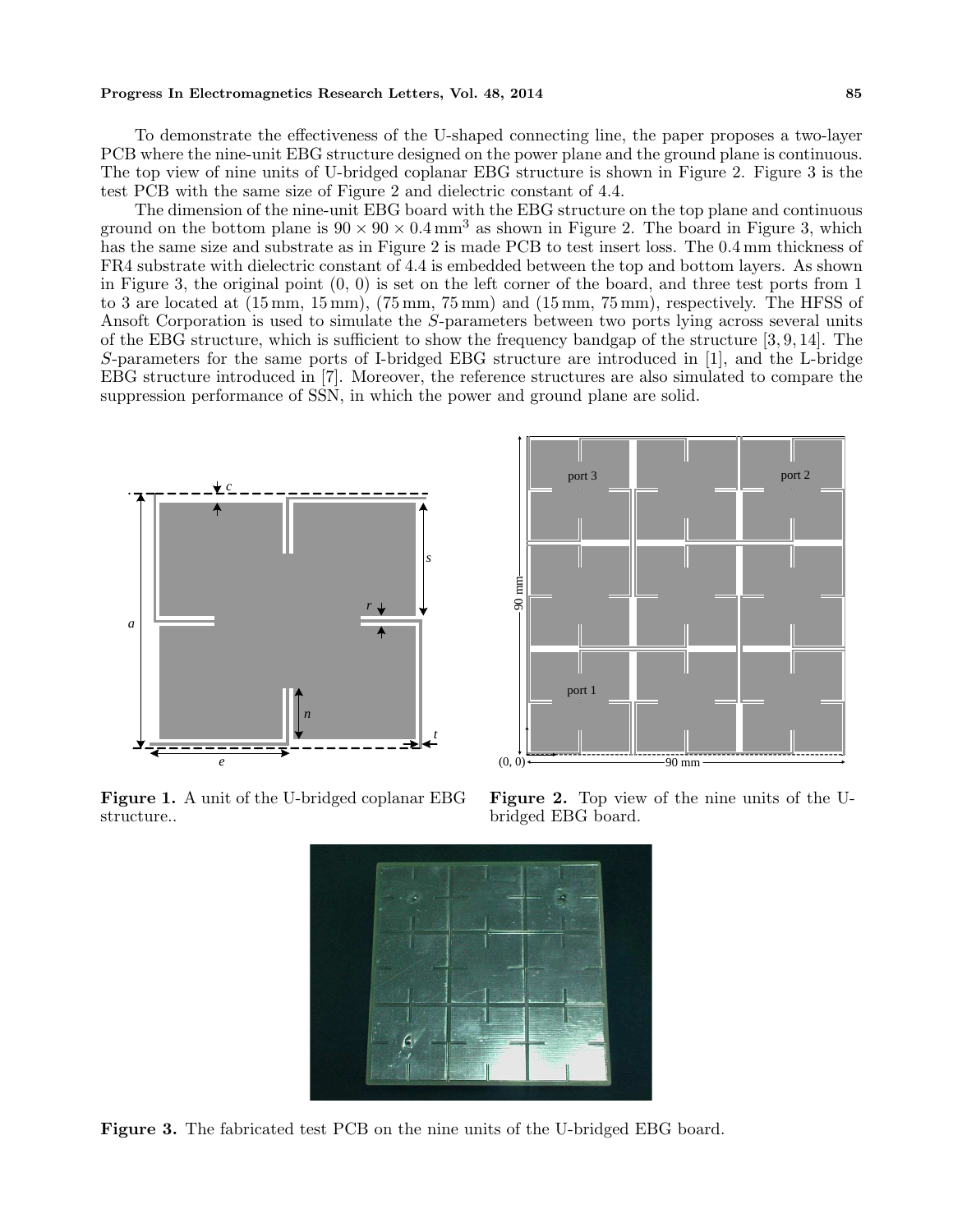The comparison sheet of EBG parameters is shown in Table 1.

| Literatures  | Patch area $\text{(mm)}^2$ | Length $(mm)$ | Thick (mm)      | Number of patch |
|--------------|----------------------------|---------------|-----------------|-----------------|
| Ref. [1]     | $100 * 100$                | 10            | 3.08            | $10 * 10$       |
| Ref. [2]     | $180 * 180$                | 30            | 0.4             | $3*3$           |
| Ref. [3]     | $60 * 60$                  | 20            | $0.125 + 0.875$ | $3*3$           |
| Ref. [7]     | $90 * 90$                  | 30            | 0.4             | $3*3$           |
| Ref. [8]     | $90 * 90$                  | 30            | $0.4\,$         | $3*3$           |
| Ref. [9]     | $90 * 150$                 | 30            | 1.54            | $3 * 5$         |
| Ref. [10]    | $90 * 90$                  | 30            | 0.4             | $3*3$           |
| Ref. [11]    | $90 * 150$                 | 30            | 0.4             | $3 * 5$         |
| Ref. [13]    | $20 * 50$                  | 10            | 1.57            | $2 * 5$         |
| Ref. [15]    | $90 * 150$                 | 30            | 0.8             | $3 * 5$         |
| Ref. [17]    | $90 * 90$                  | 30            | 0.4             | $3*3$           |
| Ref. [19]    | $90 * 90$                  | 30            | 0.4             | $3*3$           |
| Proposed EBG | $90 * 90$                  | 30            | 0.4             | $3*3$           |

Table 1. The compare sheet of parameters with different EBG.

# 2.2. Analysis and Equivalent Model

When the wavelength is longer than the size of the individual units in these periodic EBG structures, the surface impedance can be represented by an equivalent parallel resonant  $LC$  circuit [16]. The bridge connecting the adjacent units induces the inductance  $L$ , and the gap between the two neighboring units causes the fringe capacitance  $C$  [2]. Based on the resonance characteristics of the parallel LC circuit, the impedance is infinitely great, and the SSN around the resonant frequency is eliminated from spreading over the surface of EBG structure and then flows to the return path through a low-impedance channel between the EBG structure plane and the ground plane. Therefore, the frequency bandgap centered at the resonant frequency formed by the EBG structure can suppress the transmission of the SSN. The center frequency of the bandwidth for the EBG structure can be expressed as Equation (1).

$$
f_0 = \frac{1}{2\pi\sqrt{LC}}\tag{1}
$$

and the bandwidth can be expressed as Equation (2).

$$
BW = \frac{1}{\eta} \sqrt{\frac{L}{C}}
$$
 (2)

where  $\eta$  is the free space wave impedance.

In order to lower the center frequency of the EBG structure, it is necessary to increase the inductance  $L$  of the connecting line and capacitance  $C$  induced by the gap between the adjacent units based on Equation  $(1)$ . However, increasing the capacitance C leads to decrease of the bandwidth according to Equation (2). Therefore, the proposed method to lower the center frequency and widen the bandwidth is to improve the inductance  $L [2, 8, 9]$ .

Better to represent the EBG structures presented in literatures [1, 7], the longer connecting line and the narrower width significantly increase the effective inductance between the neighboring units. Figure 4 shows the equivalent circuit model for one unit of the U-bridged coplanar EBG structure. The propagation characteristics between the EBG patch and the continuous ground plane are represented by the inductance  $L_e$  and capacitance  $C_e$ ; the inductance of the connecting line and the capacitance induced by the gap are represented by inductance  $L_u$  and capacitance  $C_u$ . Both  $L_e$  and  $C_e$  are related with the size of the patch. Moreover,  $L_e$  is inversely proportional to the size of the patch while  $C_e$  is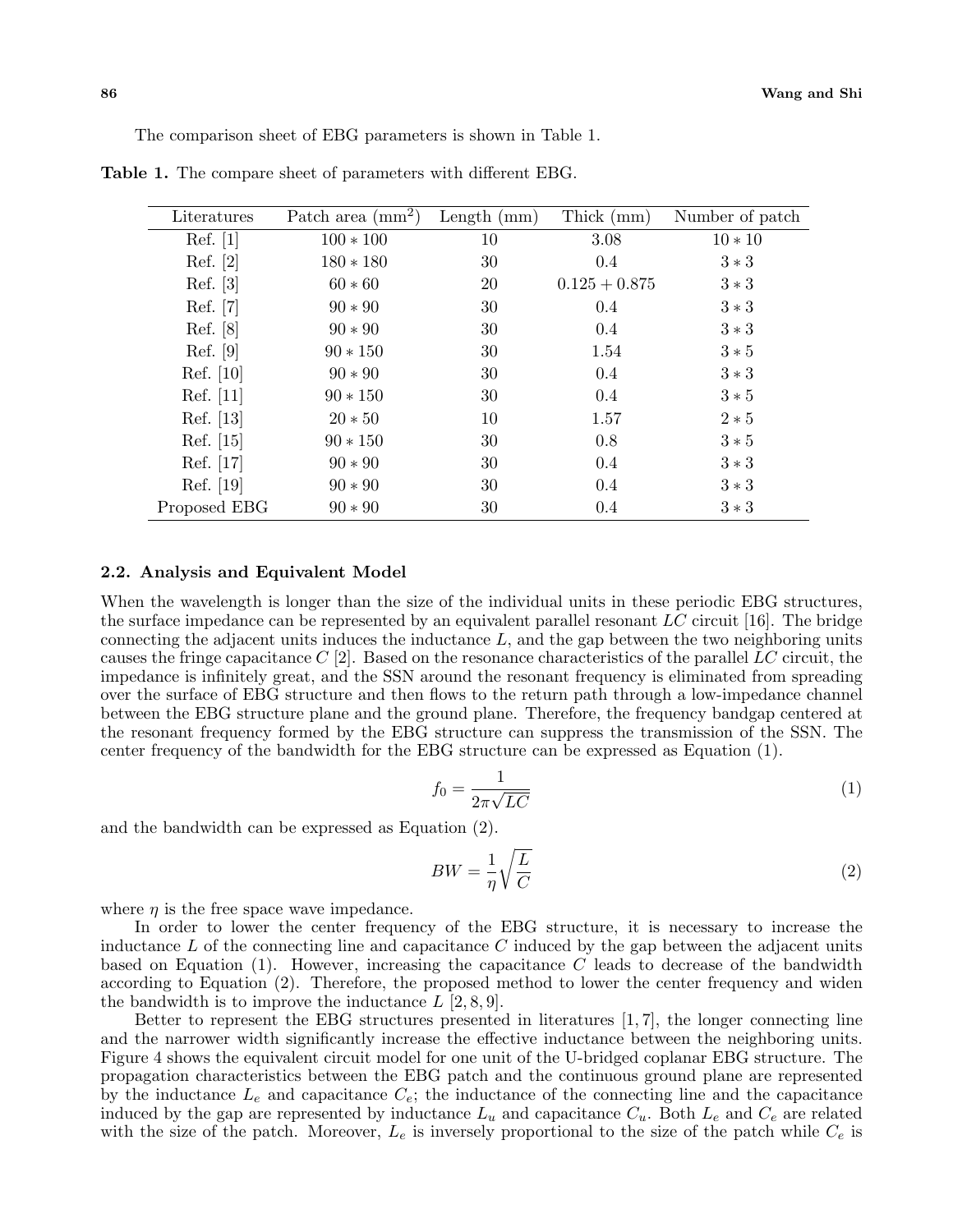#### Progress In Electromagnetics Research Letters, Vol. 48, 2014 87

proportional to the size of the patch. Both  $L_u$  and  $C_u$  are related with the size of the gap. In addition,  $L_u$  is proportional to the length of the connecting line on the gap while  $C_u$  is inversely proportional to the distance of the gap. The parameters are shown as Equations (3) to (6) [28].

$$
C_e = \varepsilon_0 \varepsilon_r \frac{S}{h} \tag{3}
$$

$$
L_e = \mu_0 h \frac{len}{w} \tag{4}
$$

$$
L_u = len \cdot k \cdot ln(2\pi h/w) \tag{5}
$$

$$
C_u = \frac{\varepsilon_0 (1 + \varepsilon_r) l}{\pi} \cosh^{-1} \left(\frac{p}{g}\right)
$$
(6)

where  $\varepsilon_0$  and  $\mu_0$  are the permittivity and permeability of free space, respectively.  $\varepsilon_r$  is the relative dielectric constant,  $S$  the plane area of face to face,  $h$  the thickness of the power plane medium, len the long of transmission line, w the width of transmission line, k the constant as  $0.2 \text{ nH/mm}$ , l the side length of square EBG,  $p$  the period length of EBG, and  $q$  the gap of border upon EBG. Taking parameters in above equations,  $L_e = 30.5 \text{ nH}$ ,  $C_e = 20.025 \text{ pF}$ ,  $L_u = 75.86 \text{ nH}$ .

The equivalent circuit model for one unit of the U-bridged coplanar EBG structure is shown in Figure 4. In low frequency, as  $C_u$  is small enough, it is ignored. Therefore, the simplified equivalent circuit model is shown in Figure 5.

The low cut-off frequency is shown in Equation (7) on parallel LC circuit in Figure 5 [29].

$$
f_L = \frac{1}{\pi} \sqrt{\frac{1}{(L_e + L_u) \cdot C_e}} = 218.2 \,\text{MHz}
$$
 (7)

The parallel plane resonance cavity model is used to calculate presented EBG upper cut-off frequency [20], which is the main model frequency generated by EBG power and projection ground [30]. The resonance frequency of the rectangle resonance cavity is shown as Equation (8).

$$
f_{m,n} = \frac{1}{2\pi\sqrt{\mu\varepsilon}}\sqrt{\left(\frac{m\pi}{a}\right)^2 + \left(\frac{n\pi}{b}\right)^2} \tag{8}
$$

where  $\mu$  and  $\varepsilon$  are permeability and permittivity of medium, respectively; m and n are wave exponent not zero; a and b are the length and width of power plane. EBG upper cut-off frequency  $f_H$  is the main model frequency. The upper cut-off frequency of the proposed U-bridge EBG is shown as Equation (9).

$$
f_H = f_{1,0} = \frac{1}{2l\sqrt{\mu\varepsilon}} = 5 \text{ GHz}
$$
\n(9)



Figure 4. Equivalent circuit model for one unit of the U-bridged coplanar EBG structure.



Figure 5. The simplified equivalent circuit model.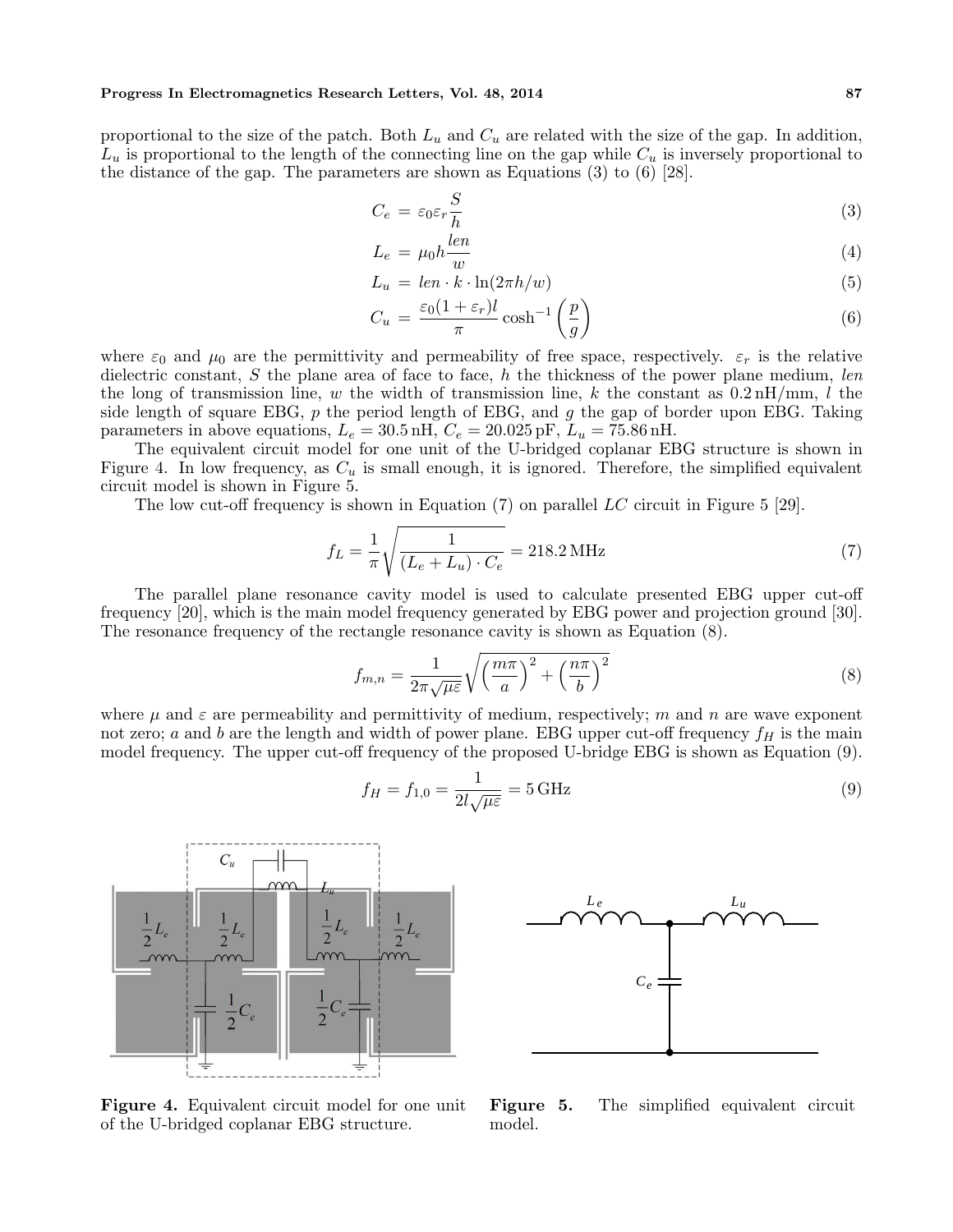## 3. ANALYSIS OF THE SIMULATION AND TEST RESULTS

Figure 6 shows the simulation result  $|S_{21}|$  of the U-bridged EBG board, the inserted loss of the reference board with continuous power and ground planes, the I-bridged EBG board, and the L-bridge EBG board. The compared reference board possesses the same size and substrate as U-bridged EBG board in Figure 6. The definition of bandwidth in this paper is the continuous frequency range, where the  $|S_{21}|$  is maintained lower than  $-40$  dB. It is obvious that the U-bridged EBG structure possesses a wide bandwidth of 4.32 GHz in the frequency range from 380 MHz to 4.7 GHz. The lower cut-off frequency of 380 MHz covers a large part of low frequency range below 1 GHz where the SSN energy is dominant. The 3 GHz bandwidth from 1.1 GHz to 4.1 GHz of the I-bridged EBG board for the suppression of the low frequency SSN is invalid. The comparison results of  $|S_{21}|$  between the U-bridged EBG board and L-bridge EBG board presented in Figure 6 show that the U-bridged EBG structure is more efficient for elimination of the low frequency SSN than the L-bridge EBG board. Therefore, the U-bridged EBG structure is more efficient for elimination and suppression of the low frequency SSN.

Figure 7 shows the simulation results for the noise excitation at port 2 and port 3 on the U-bridged EBG board, respectively. The receiving ports are all at port 1.  $|S_{21}|$  and  $|S_{31}|$  are almost the same in the frequency range from DC to 6 GHz. Therefore, there is no relationship between the elimination capability of the noise and the noise excitation location.

Vector network analyzer (VNA) is used to measure the insertion loss of the U-bridged EBG PCB. The test results of PCB are shown by VNA in Figure 8 and Figure 9, respectively. The comparisons of the simulation with test show that the proposed U-bridged EBG can obtain the consistency of theory on experiment based on Figure 8 and Figure 9.

Based on Equations (7) and (9), the low cut-off frequency  $f_L$  and upper cut-off frequency  $f_H$  are 218.2 MHz and 5 GHz, respectively. The results of theory are accordant to the results of simulation with HFSS in Figure 7. It is shown that the simplified equivalent circuit model is valid.

# 4. SIGNAL INTEGRITY

The degradation of the U-bridged EBG structure power plane to the signal integrity is analyzed and simulated in Section 4. Figure 10 shows a four-layer PCB with the dimension of  $90 \times 90 \times 1.2 \text{ mm}^3$ , where the first layer and fourth layer are signal planes, the second layer U-bridged EBG structure power plane, and the third layer solid ground plane. The FR4 substrate with thickness of 4 mm and dielectric constant of 4.4 is embedded between any adjacent layers. Only a signal trace of 67 mm passing from the first layer to the fourth layer and back to the first layer with two via transitions along the path [7] is considered, as shown in Figure 10.





**Figure 6.**  $|S_{21}|$  of the nine-unit U-bridged EBG board, the reference structure board, I-bridge EBG board, and L-bridge EBG board by the HFSS simulation.

**Figure 7.** Comparison  $|S_{21}|$  and  $|S_{31}|$  located at different ports on the nine-unit U-bridged EBG board by the HFSS simulation.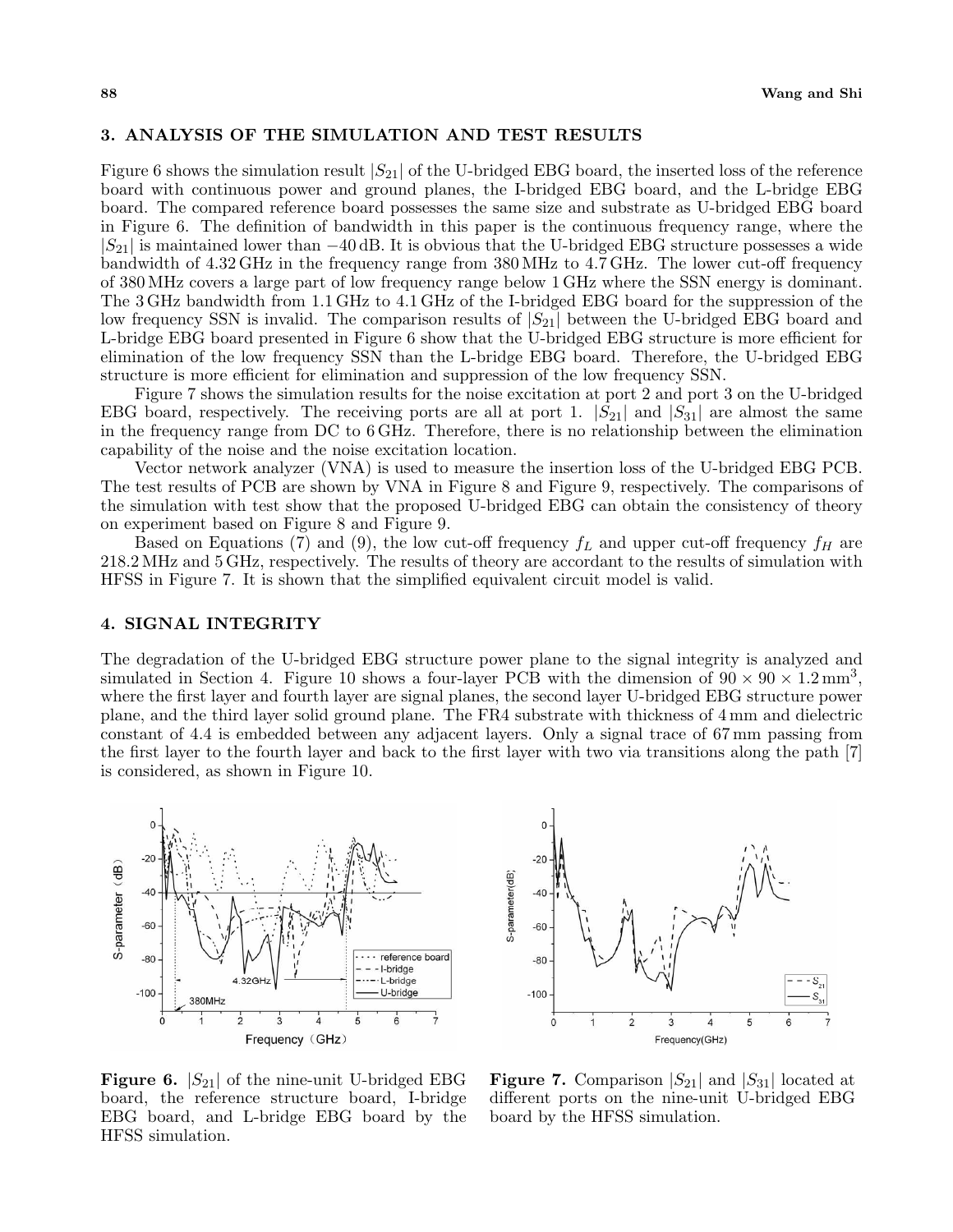

Figure 8. Comparison the HFSS simulation and test PCB on  $|S_{21}|$  located between port 1 and port 2 on the nine-unit U-bridged EBG board.



Figure 9. Comparison the HFSS simulation and test PCB on  $|S_{31}|$  located between port 1 and port 3 on the nine-unit U-bridged EBG board.



Figure 10. Four layers PCB with U-bridged EBG power plane.



Figure 11. The eye diagram simulation. (a) The eye diagram for the reference board. (b) The eye diagram for U-bridged EBG board.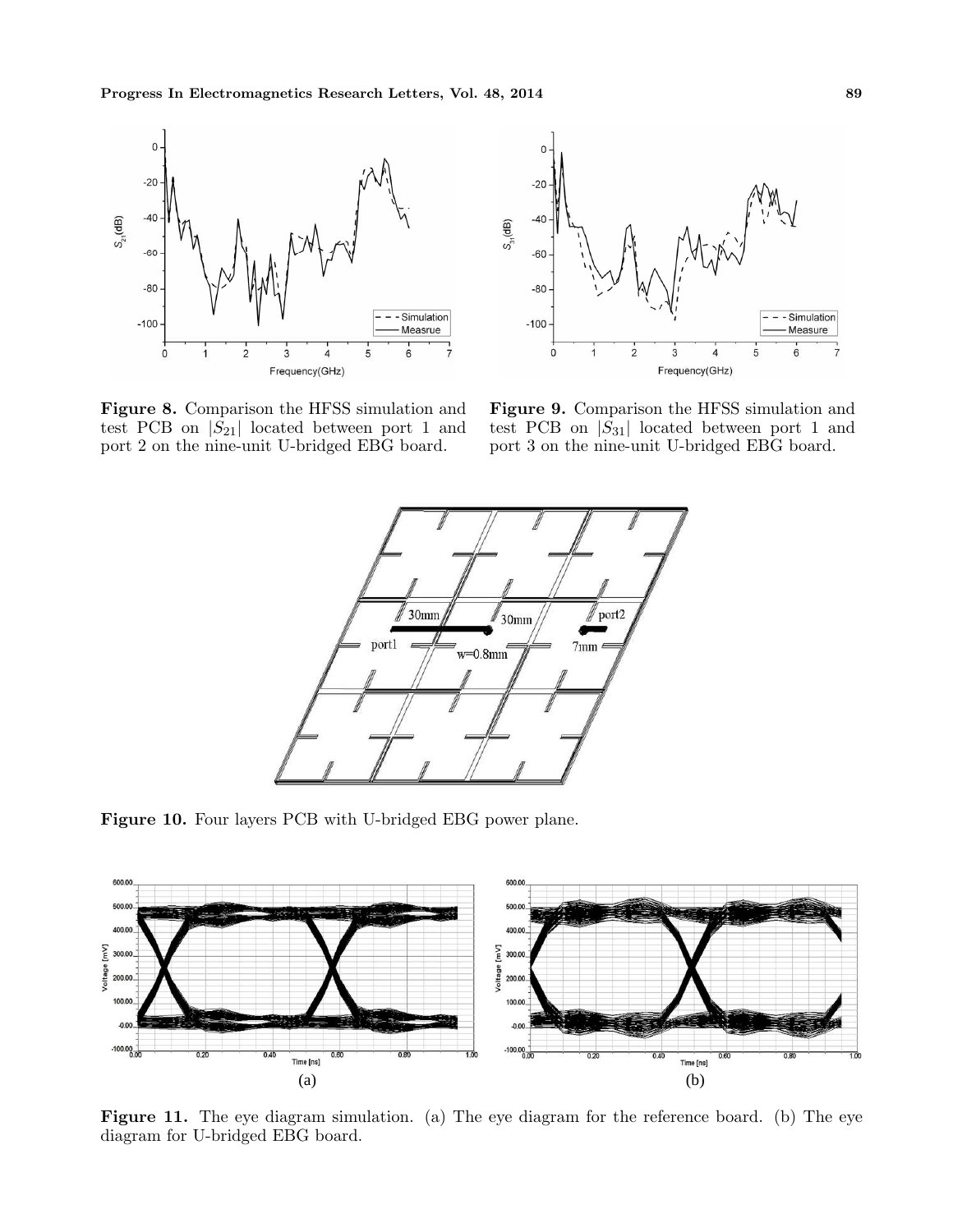A non-return to zero (NRZ) pseudorandom binary sequence (PRBS)  $2^{10} - 1$  is sent at input port 1 [7], and the eye diagram at output port 2 is simulated. The PRBS with 500 mV swing are coded at 2 GHz, and the rise or fall time is 120 ps. The maximum eye open (MEO) and maximum eye width (MEW) are used as metrics of the eye diagram quality. The eye diagram of the reference four-layer PCB with solid power plane on the second layer is shown in Figure 11(a), where MEO  $=$  $340 \,\mathrm{mV}$  and MEW =  $350 \,\mathrm{ps}$ .

The eye diagram of the four-layer PCB with U-bridged EBG structure power plane is shown in Figure 11(b) showing  $MEO = 336 \text{ mV}$  and  $MEW = 330 \text{ ps}$ . The degradation of the MEO and MEW for the U-bridged EBG board is about 1.2% and 5.7%, respectively, emphasizing that the SI of the U-bridged coplanar EBG structure is acceptable.

# 5. IR-DROP ANALYSIS

The design of EBG needs that the voltage regulators (VRM) supply the circuits by power distribution network (PDN) at lowest cost, which means the smallest dc voltage drop during the power transport. The IR-drop is to describe the dc-drop between the VRM and the port.

The dc resistance of the proposed EBG structure is larger than the integrated power and ground plane because of its bridge. In the paper, the IR-drop of the PDN for the proposed structure is analyzed by CST EM Studio [31, 32]. The tool source and sink 1 A current flow into the ports of the power and ground plane for the proposed structure, respectively. According to simulation, the dc-drop between the current ports on the power plane (dc-drop) is obtained as shown in Figure 12. The resistance between the VRM and port can be computed according to the Ohm law. The current is 1 A, and the resistance of the whole PDN (RDC) can be expressed as Equation (10). ¡ ¢

$$
R_{DC} = \frac{(dc - drop_p + dc - drop_g)}{1 \text{ A}} = (dc - drop_p + dc - drop_g) \Omega \tag{10}
$$

As shown in Figure  $12(a)$ , it can be calculated that the RDC1 of the proposed structure with U-bridge on the ground is equal to  $61.3 \text{ m}\Omega$ , which will be tolerated by the PDN and voltage noise margin generally. While the RDC2 of the proposed structure with U-bridge on the ground is  $73.4 \text{ m}\Omega$ in Figure 12(b), and it will result in dc-drop of 73.4 mV if the current consumption is 1 A in area. Although the U-bridge on the ground improves the noise suppression, it will lead to an IR-drop. Thus, the application of the U-bridge EBG should take the current consumption and voltage noise margin into consideration.



Figure 12. The IR-drop of U-bridged EBG board. (a) The IR-drop of beeline ports for U-bridged EBG board. (b) The IR-drop of diagonal ports for U-bridged EBG board.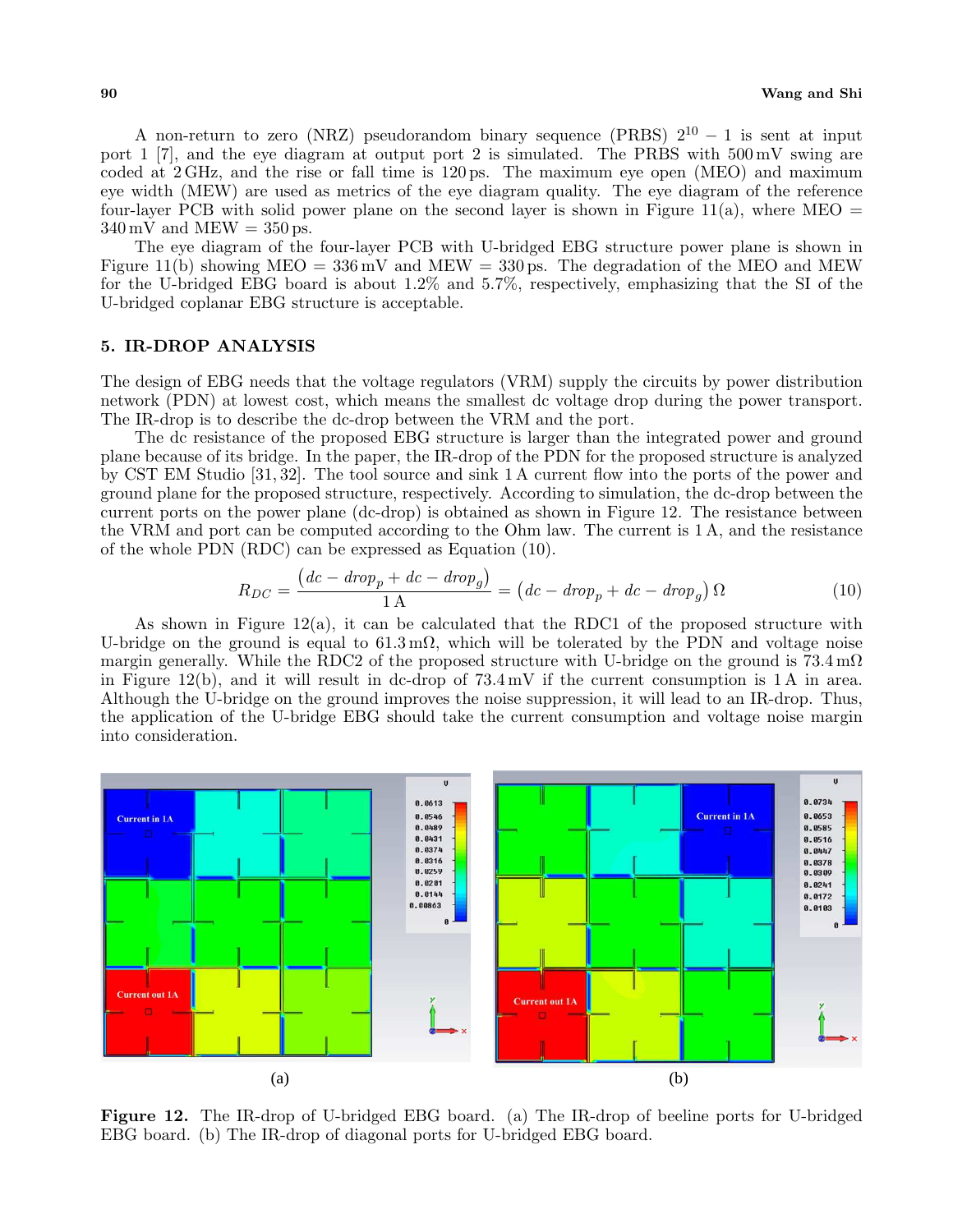# 6. CONCLUSIONS

A novel structure of U-bridged EBG power plane is proposed based on the analysis of traditional coplanar EBG structure. The method uses increased length of the connecting line with U-shaped bridge between adjacent units to obtain lower center frequency and wider bandwidth. The HFSS simulation and test results show that the bandwidth of the proposed structure is 4.32 GHz, and the low side cutoff frequency is at 380 MHz with stopband depth at −40 dB. The elimination of SSN for this kind of Ubridged coplanar EBG structure is more effective below 1 GHz. In addition, the eye diagram of the structure is analyzed. The degradation of MEO and MEW for this structure is about 1.2% and 5.7%, respectively. Therefore, the SI of the structure is acceptable. The results of simulation on IR-drop of U-bridge EBG are shown.

# ACKNOWLEDGMENT

This work was supported by the Key Lab of High-Speed Circuit Design and EMC, Ministry of Education in China K505120206, and the Fundamental Research Funds for the Central Universities of China JB140220.

# REFERENCES

- 1. Ramesh, A. and V. E. George, "Metallo-dielectric electromagnetic bandgap structures for suppression and isolation of the parallel-plate noise in high-speed circuits," IEEE Transactions on Microwave Theory and Techniques, Vol. 51, No. 6, 1629–1639, 2003.
- 2. Jong, H. K., U. S. Dong, I. K. Sang, and G. Y. Jong, "Novel electromagnetic bandgap array structure on power distribution network for suppressing simultaneous switching noise and minimizing effects on high-speed signals," IEEE Transaction on Electromagnetic Compatibility, Vol. 52, No. 2, 365–372, 2010.
- 3. Wang, T.-K., C.-Y. Hsieh, H.-H. Chuang, and T.-L. Wu, "Design and modeling of a stopbandenhanced EBG structure using ground surface perturbation lattice for power/ground noise suppression," IEEE Transactions on Microwave Theory and Techniques, Vol. 57, No. 8, 2047–2054, 2009.
- 4. Kang, H.-D., H. Kim, S.-G. Kim, and J.-G. Yook, "A localized enhanced power plane topology for wideband suppression of simultaneous switching noise," IEEE Transactions on Electromagnetic Compatibility, Vol. 52, No. 2, 373–380, 2010.
- 5. Ding, T.-H., Y.-S. Li, D.-C. Jiang, Y.-Z. Qu, and X. Yan, "Estimation method for simultaneous switching noise in power delivery network for high-speed digital system design," *Progress In* Electromagnetics Research, Vol. 125, 79–95, 2012.
- 6. Gao, M.-J., L.-S. Wu, and J. F. Mao, "Compact notched ultra-wideband bandpass filter with improved out-of-band performance using quasi electromagnetic bandgap structure," Progress In Electromagnetics Research, Vol. 125, 137–150, 2012.
- 7. Wu, T.-L., C.-C. Wang, Y.-H. Lin, T.-K. Wang, and G. Chang, "A novel power plane with superwideband elimination of ground bounce noise on high speed circuits," IEEE Microwave and Wireless Components Letters, Vol. 15, No. 3, 174–176, 2005.
- 8. Wang, X.-H., B.-Z. Wang, Y.-H. Bi, and W. Shao, "A novel uniplanar compact photonic bandgap power plane with ultra-broadband suppression of ground bounce noise," IEEE Microwave and Wireless Components Letters, Vol. 16, No. 5, 267–268, 2006.
- 9. Qin, J. and M. R. Omar, "Ultra-wideband mitigation of simultaneous switching noise using novel planar electromagnetic bandgap structures," IEEE Microwave and Wireless Components Letters, Vol. 16, No. 9, 487–489, 2006.
- 10. Wu, T. L. and T. K. Wang "Embedded power plane with ultra-wide stop-band for simultaneously switching noise on high-speed circuits," Electronics Letters, Vol. 42, No. 4, 213–214, 2006.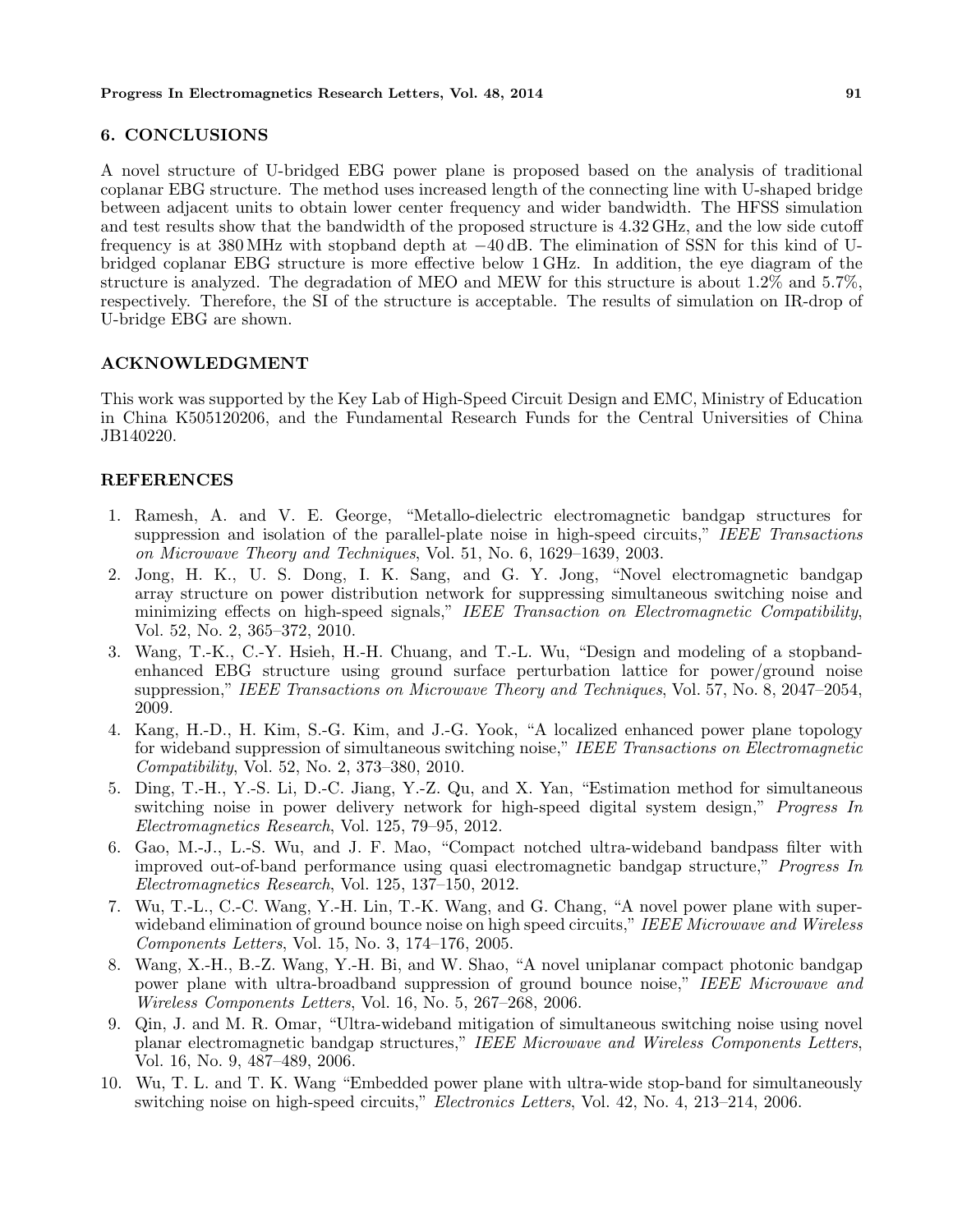- 11. He, Y., L. Li, C. H. Liang, Q. H. Liu, L. Li, and H. B. Wen, "Leafy EBG structures for ultrawideband SSN suppression in power/ground plane pairs," *Electronics Letters*, Vol. 46, No. 11, 768–769, 2010.
- 12. He, Y., C.-H. Liang, and Q.-H. Liu, "Novel array EBG structures for ultrawideband simultaneous switching noise suppression," IEEE Antennas and Wireless Propagation Letters, Vol. 10, 588–591, 2011.
- 13. Chu, H., X. Q. Shi, and Y. X. Guo, "Ultra-wideband bandpass filter with a notch band using EBG array etched ground," Journal of Electromagnetic Waves and Applications, Vol. 25, Nos. 2–3, 203–209, 2011.
- 14. He, Y., L. Li, H. Q. Zhai, X. J. Dang, C.-H. Liang, and Q. H. Liu, "Sierpinski space-filling curves and their application in high-speed circuits for ultrawideband SSN suppression," IEEE Antennas and Wireless Propagation Letters, Vol. 9, 568–571, 2010.
- 15. Li, L., Q. Chen, Q.-W. Yuan, and K. Sawaya, "Ultrawideband suppression of ground bounce noise in multilayer PCB using locally embedded planar electromagnetic band-gap structures," IEEE Antennas and Wireless Propagation Letters, Vol. 8, 740–743, 2009.
- 16. Huang, C.-H. and T.-L. Wu, "Analytical design of via lattice for ground planes noise suppression and application on embedded planar EBG structures," IEEE Transactions on Components, Packaging and Manufacturing Technology, Vol. 3, No. 1, 21–30, 2013.
- 17. Wu, T.-L., Y.-H. Lin, and S.-T. Chen, "A novel power planes with low radiation and broadband suppression of ground bounce noise using photonic bandgap structures," IEEE Microwave and Wireless Components Letters, Vol. 14, No. 7, 337–339, 2004.
- 18. Zhang, M.-S., Y.-S. Li, C. Jia, and L.-P. Li, "A power plane with wideband SSN suppression using a multi-via electromagnetic bandgap structure," IEEE Microwave and Wireless Components Letters, Vol. 17, No. 4, 307–309, 2007.
- 19. Kim, B. and D.-W. Kim, "Bandwidth enhancement for SSN suppression using a spiral-shaped power island and a modified EBG structure for a  $\lambda/4$  open stub," *Electronics and Telecommunications* Research Institute Journal, Vol. 31, No. 2, 201–208, 2009.
- 20. Shahparnia, S. and O. M. Ramahi, "Design, implementation, and testing of miniaturized electromagnetic bandgap structures for broadband switching noise mitigation in high-speed PCBs," IEEE Transactions on Advanced Packaging, Vol. 30, No. 2, 171–179, 2007.
- 21. Mahdi, M. S., A. R. Attari, and M. M. Mirsalehi, "Compact and wideband 1-D mushroom-like EBG filters," Progress In Electromagnetics Research, Vol. 83, 323–333, 2008.
- 22. Scogna, A. C., A. Orlandi, and V. Ricchiuti, "Signal and power integrity analysis of differential lines in multilayer printed circuit boards with embedded electromagnetic bandgap structures," IEEE Transaction on Electromagnetic Compatibility, Vol. 52, No. 2, 357–364, 2010.
- 23. He, H.-S., X.-Q. Lai, W.-D. Xu, J.-G. Jiang, M.-X. Zang, Q. Ye, and Q. Wang, "Efficient EMI reduction in multilayer PCB using novel wideband electromagnetic bandgap structures," International Journal of RF and Microwave Computer-Aided Engineering, Vol. 21, No. 4, 363– 370, 2011.
- 24. Wu, T.-L., H.-H. Chuang, and T.-K. Wang, "Overview of power integrity solutions on package and PCB: Decoupling and EBG isolation," IEEE Transactions on Electromagnetic Compatibility, Vol. 52, No. 2, 346–356, 2010.
- 25. Pirhadi, A., F. Keshmiri, M. Hakkak, and M. Tayarani, "Analysis and design of dual band high directivity EBG resonator antenna using square loop FSS as superstrate layer," *Progress* In Electromagnetics Research, Vol. 70, 1–20, 2007.
- 26. Gujral, M. J., L.-W. Li, T. Yuan, and C.-W. Qiu, "Bandwidth improvement of microstrip antenna array using dummy EBG pattern on feedline," Progress In Electromagnetics Research, Vol. 127, 79–92, 2012.
- 27. Kim, S.-H., T. T. Nguyen, and J.-H. Jang, "Reflection characteristics of 1-D EBG ground plane and its application to a planar dipole antenna," Progress In Electromagnetics Research, Vol. 120, 51–66, 2011.